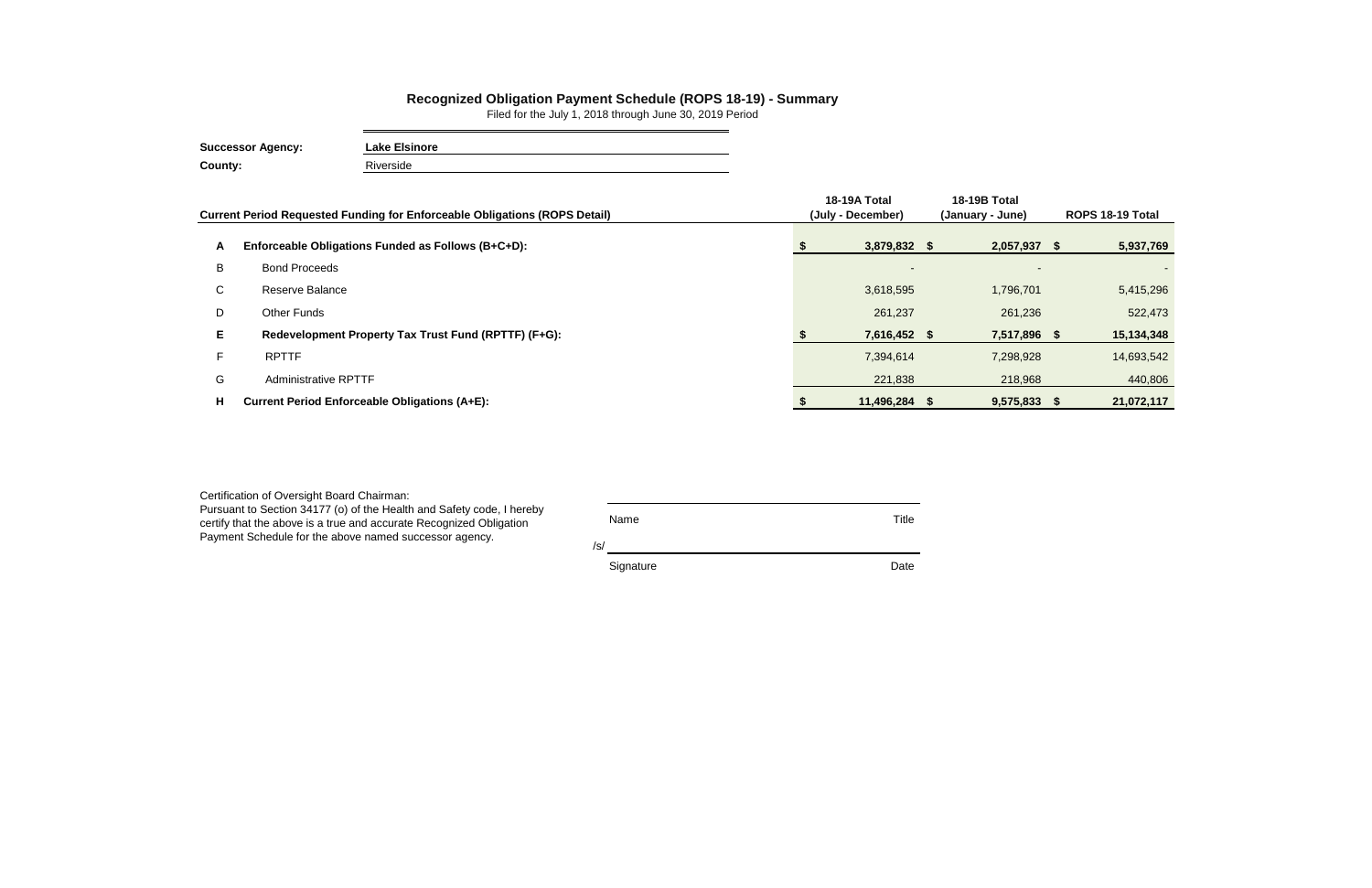|          | July 1, 2018 through June 30, 2019<br>(Report Amounts in Whole Dollars)                      |                                       |                        |                                                                  |                                                 |                                                                                                                             |                            |                                                |                          |                                      |                                         |                          |                         |             |                        |                                         |                         |                      |             |                              |
|----------|----------------------------------------------------------------------------------------------|---------------------------------------|------------------------|------------------------------------------------------------------|-------------------------------------------------|-----------------------------------------------------------------------------------------------------------------------------|----------------------------|------------------------------------------------|--------------------------|--------------------------------------|-----------------------------------------|--------------------------|-------------------------|-------------|------------------------|-----------------------------------------|-------------------------|----------------------|-------------|------------------------------|
|          |                                                                                              |                                       |                        |                                                                  |                                                 |                                                                                                                             |                            |                                                |                          |                                      |                                         |                          |                         |             |                        |                                         |                         |                      |             |                              |
| A        | <b>B</b>                                                                                     | C                                     | D                      | E                                                                | F.                                              | G                                                                                                                           | H                          | - 1                                            |                          | K                                    | M<br>L.                                 | $\mathbf N$              | $\Omega$                | <b>P</b>    | $\mathbf Q$            | $\mathbb{R}$<br><b>s</b>                |                         |                      |             | W                            |
|          |                                                                                              |                                       |                        |                                                                  |                                                 |                                                                                                                             |                            |                                                |                          |                                      |                                         | 18-19A (July - December) |                         |             |                        |                                         | 18-19B (January - June) |                      |             |                              |
|          |                                                                                              |                                       |                        |                                                                  |                                                 |                                                                                                                             |                            |                                                |                          |                                      |                                         | <b>Fund Sources</b>      |                         |             | 18-19A                 |                                         | <b>Fund Sources</b>     |                      |             |                              |
| Item $#$ | Project Name/Debt Obligation                                                                 | <b>Obligation Type</b>                | <b>Execution Date</b>  | Contract/Agreement Contract/Agreement<br><b>Termination Date</b> | Payee                                           | <b>Description/Project Scope</b>                                                                                            | Project Area               | <b>Total Outstanding</b><br>Debt or Obligation | Retired                  | ROPS 18-19<br>Total                  | <b>Bond Proceeds</b><br>Reserve Balance | Other Funds              | RPTTF                   | Admin RPTTF | Total                  | <b>Bond Proceeds</b><br>Reserve Balance | Other Funds             | <b>RPTTF</b>         | Admin RPTTF | 18-19B<br>Total              |
|          | Tax Allocation Revenue Bonds, 2010 Bonds Issued On or Before                                 |                                       | 2/1/2010               | 9/1/2033                                                         | <b>Nilmington Trust</b>                         | Bond issue to fund housing & non-                                                                                           |                            | 157,476,550<br>19,744,000                      | $N$ $\sqrt{S}$           | \$21,072,117<br>1.670.110            | 3.618.595<br>677.628                    | 261,237                  | 7,394,614 \$<br>306,241 | 221,838 \$  | 11,496,284<br>983.869  | 1.796.701                               | 261,236                 | 7,298,928<br>686.241 | 218,968     | 9,575,833<br>686,241         |
|          | 2 Tax Allocation Revenue Bonds, 2010 Bonds Issued On or Before<br>Series B                   | 2/31/10                               | 5/1/2010               | 9/1/2025                                                         | Wilmington Trust                                | Bond issue to fund housing projects                                                                                         | Housing                    | 7,501,313                                      | N                        | 1,746,019<br>$\sqrt{s}$              | 804,769                                 |                          | 122,625                 |             | 927,394                |                                         |                         | 818,625              |             | 818,625                      |
|          | Tax Allocation Revenue Bonds, 2010<br>Series C                                               | Bonds Issued On or Before<br>2/31/10  | 11/1/2010              | 9/1/2030                                                         | <b>Wilmington Trust</b>                         | Bond issue to fund non-housing                                                                                              | Project I and II           | 28,856,254                                     | N                        | 3,987,656<br>$\mathbb{S}$            | 1,766,198                               |                          | 435,729                 |             | 2,201,927              |                                         |                         | 1,785,729            |             | 1,785,729                    |
|          | 12 Summerly DDA                                                                              | OPA/DDA/Construction                  | 3/11/2011              | 9/8/2038                                                         |                                                 | McMillin Summerly LLC and DDA pledges a portion of property tax<br>Civic Partners-Elsinore LLC revenues through 2038. Total | Project II and III         | 35,394,811                                     | N                        | 2,682,501<br>$\mathbb{R}$            |                                         |                          | 643,874                 |             | 643,874                | 1,279,146                               |                         | 759,481              |             | 2,038,627                    |
|          |                                                                                              |                                       |                        |                                                                  |                                                 | outstanding debt or obligation is<br>estimated based on projections of tax                                                  |                            |                                                |                          |                                      |                                         |                          |                         |             |                        |                                         |                         |                      |             |                              |
|          |                                                                                              |                                       |                        |                                                                  |                                                 | revenue growth at 2% per annum. If<br>property values and corresponding                                                     |                            |                                                |                          |                                      |                                         |                          |                         |             |                        |                                         |                         |                      |             |                              |
|          |                                                                                              |                                       |                        |                                                                  |                                                 | revenues grow at a higher or lower rate                                                                                     |                            |                                                |                          |                                      |                                         |                          |                         |             |                        |                                         |                         |                      |             |                              |
|          |                                                                                              |                                       |                        |                                                                  |                                                 | than 2% per annum, the total obligation<br>will similarly increase or decreased.                                            |                            |                                                |                          |                                      |                                         |                          |                         |             |                        |                                         |                         |                      |             |                              |
|          |                                                                                              |                                       |                        |                                                                  |                                                 | DDA pledges a portion of tax increment<br>for so long as the Agency receives tax                                            |                            |                                                |                          |                                      |                                         |                          |                         |             |                        |                                         |                         |                      |             |                              |
|          | 13 Summerly DDA Extraordinary                                                                | OPA/DDA/Construction                  | 3/11/2011              | 9/8/2038                                                         | Mc Millin Summerly LLC                          | increment<br>DDA pledges a portion of property tax Project II and III                                                       |                            | 6,665,943                                      | N                        | 392,730<br>$\mathsf{S}$              |                                         |                          | 82,875                  |             | 82,875                 | 200,055                                 |                         | 109,800              |             | 309,855                      |
|          | Infrastructure Fund                                                                          |                                       |                        |                                                                  |                                                 | revenues through 2038. Total<br>outstanding debt or obligation is                                                           |                            |                                                |                          |                                      |                                         |                          |                         |             |                        |                                         |                         |                      |             |                              |
|          |                                                                                              |                                       |                        |                                                                  |                                                 | estimated based on projections of tax<br>revenue growth at 2% per annum. If                                                 |                            |                                                |                          |                                      |                                         |                          |                         |             |                        |                                         |                         |                      |             |                              |
|          |                                                                                              |                                       |                        |                                                                  |                                                 | property values and corresponding<br>revenues grow at a higher or lower rate                                                |                            |                                                |                          |                                      |                                         |                          |                         |             |                        |                                         |                         |                      |             |                              |
|          |                                                                                              |                                       |                        |                                                                  |                                                 | than 2% per annum, the total obligation                                                                                     |                            |                                                |                          |                                      |                                         |                          |                         |             |                        |                                         |                         |                      |             |                              |
|          |                                                                                              |                                       |                        |                                                                  |                                                 | will similarly increase or decreased.<br>DDA pledges a portion of tax increment                                             |                            |                                                |                          |                                      |                                         |                          |                         |             |                        |                                         |                         |                      |             |                              |
|          |                                                                                              |                                       |                        |                                                                  |                                                 | for so long as the Agency receives tax<br>increment                                                                         |                            |                                                |                          |                                      |                                         |                          |                         |             |                        |                                         |                         |                      |             |                              |
|          | 18 City Reimbursement LERA                                                                   | 3onds Issued After 12/31/10 7/1/2000  |                        | 2/1/2032                                                         | City of Lake Elsinore                           | City Reimbursement LERA - Debt<br>Service                                                                                   |                            | 16,937,000                                     | N                        | 1,445,600<br>$\mathsf{s}$            |                                         |                          | 564,050                 |             | 564,050                | 317,500                                 |                         | 564,050              |             | 881,550                      |
|          | 19 Housing Fund Loan<br>20 Housing Fund Loan                                                 | SERAF/ERAF<br>Third-Party Loans       | 5/1/2010<br>12/1/1995  | 9/8/2038<br>9/8/2038                                             | Housing Fund<br><b>Housing Fund</b>             | Repayment of SERAF<br>Payments on principal and interest on All                                                             |                            | 2.063.788<br>27, 182, 754                      | $N$ $S$<br>-N-           | 1,235,397<br>1,996,361               |                                         |                          | 1,235,397<br>1,163,600  |             | 1,235,397<br>1,163,600 |                                         |                         | 832,761              |             | 832,761                      |
|          |                                                                                              |                                       |                        |                                                                  |                                                 | loan of bond proceeds from the<br>housing fund. Payments made in any                                                        |                            |                                                |                          |                                      |                                         |                          |                         |             |                        |                                         |                         |                      |             |                              |
|          |                                                                                              |                                       |                        |                                                                  |                                                 | given fiscal year are calculated and<br>disbursed based on available property                                               |                            |                                                |                          |                                      |                                         |                          |                         |             |                        |                                         |                         |                      |             |                              |
|          |                                                                                              |                                       |                        |                                                                  |                                                 | tax revenue funds after deductions for                                                                                      |                            |                                                |                          |                                      |                                         |                          |                         |             |                        |                                         |                         |                      |             |                              |
|          |                                                                                              |                                       |                        |                                                                  |                                                 | payment of all other debts and<br>bligations of the Agency.                                                                 |                            |                                                |                          |                                      |                                         |                          |                         |             |                        |                                         |                         |                      |             |                              |
|          | 22 Legal Services                                                                            | Fees                                  | 9/27/2005              | 6/30/2023                                                        | eibold McClendon & Mann                         | Legal services for projects, bonds &<br>DDA/Stadium Agreement compliance.                                                   |                            | 100,000                                        |                          | 100,000<br>IS.                       |                                         |                          | 60,000                  |             | 60,000                 |                                         |                         | 40,000               |             | 40,000                       |
|          | 23 Consultant Fees                                                                           | Fees                                  | 10/23/2007             | 9/8/2038                                                         | HdL Coren & Cone                                | Tax Projections for bond & DDA<br>compliance                                                                                |                            | 16,280                                         | N                        | 16,280<br>$\mathsf{S}$               |                                         |                          | 8.140                   |             | 8,140                  |                                         |                         | 8,140                |             | 8,140                        |
|          | 28 Estimated Admin Cost                                                                      | <b>Admin Costs</b>                    | 2/1/2012               | 9/8/2038                                                         | City of Lake Elsinore                           | City Staff Support/other admin<br>reimbursement                                                                             |                            | 440,806                                        | N                        | 440,806                              |                                         |                          |                         | 221,838     | 221,838                |                                         |                         |                      | 218,968 \$  | 218,968                      |
|          | 29 Stadium License Agreement                                                                 | Miscellaneous                         | 3/15/2001              | 12/31/2026                                                       | Lake Elsinore Storm, LP                         | License to use stadium for baseball<br>ames                                                                                 | Project III                | 522,473                                        | N                        | 522,473<br>$\sqrt{s}$                |                                         | 261,237                  |                         |             | 261,237                |                                         | 261,236                 |                      |             | 261,236                      |
|          | 30 Stadium Maintenance Agreement                                                             | roperty Maintenance                   | 3/15/2001              | 12/31/2026                                                       | Lake Elsinore Storm, LP                         | Agreement to maintain baseball field<br>and facilities                                                                      | Project III                |                                                | N                        | IS                                   |                                         |                          |                         |             |                        |                                         |                         |                      |             |                              |
|          | 31 Stadium Concession Agreement<br>32 Stadium Operation and Maintenance Property Maintenance | Miscellaneous                         | 1/30/2002              | 12/31/2026                                                       | <b>Golden State Concessions</b><br>and Catering | Provision of concessions for baseball                                                                                       | Project III                |                                                | N                        | $\mathbb{R}$                         |                                         |                          |                         |             |                        |                                         |                         |                      |             |                              |
|          | 33 Interim Stadium Management Agmt. Miscellaneous                                            |                                       | 1/1/2013<br>1/1/2013   | 9/8/2038<br>6/30/2020                                            | /arious<br>Lake Elsinore Storm, LP              | Operation and maintenance of the<br>haseball stadium<br>Stadium Maintenance and                                             | Project III<br>Project III | 2,715,825                                      | N<br>N                   | <b>IS</b><br>2,715,825<br>$\sqrt{S}$ |                                         |                          | 1,514,821               |             | 1,514,821              |                                         |                         | 1,201,004            |             | 1,201,004                    |
|          | 34 Riverside County Flood Control                                                            | mprovement/Infrastructure             | 12/26/1989             | 7/18/2034                                                        | None                                            | Management<br>None                                                                                                          | Project I and II           |                                                | Y                        | <b>S</b>                             |                                         |                          |                         |             |                        |                                         |                         |                      |             |                              |
|          | <b>District</b><br>35 Administrative Reimbursement                                           | <b>RPTTF Shortfall</b>                | 2/1/2012               | 9/8/2038                                                         | City of Lake Elsinore                           | Repayment for City Staff Support/other All                                                                                  |                            | 159,765                                        | <b>N</b>                 | 159,765<br>$\mathsf{S}$              |                                         |                          | 159,765                 |             | 159,765                |                                         |                         |                      |             |                              |
|          | 38 Contract for Auditing Services                                                            | Fees                                  | 6/25/2013              | 6/25/2018                                                        | <b>TRS</b>                                      | Bond disclosure compliance                                                                                                  |                            |                                                | $N$ $S$                  |                                      |                                         |                          |                         |             |                        |                                         |                         |                      |             |                              |
|          | 39 Bond Disclosure Services<br>40 Property Maintenance                                       | Fees<br>Property Maintenance          | 1/28/2015<br>9/13/2009 | 2/15/2038<br>6/30/2019                                           | Urban Futures<br>Various                        | Bond disclosure compliance<br>Maintenance cost on Agency property Project III                                               |                            | 115,700                                        | $N$ $S$<br>N   \$        | 8.100                                |                                         |                          |                         |             |                        |                                         |                         | 8.100                |             | 8,100                        |
|          | 41 Subordinated Tax Allocation<br>Refunding Bonds, Series 2015                               | Bonds Issued After 12/31/10 8/25/2015 |                        | 9/1/2038                                                         | Wilmington Trust                                | Bond issue to refund Tax Allocation                                                                                         |                            | 8,295,138                                      | N                        | 1,332,394<br>$\mathsf{S}$            | 370,000                                 |                          | 479,897                 |             | 849,897                |                                         |                         | 482,497              |             | 482,497                      |
|          |                                                                                              |                                       |                        |                                                                  |                                                 | Revenue Bonds, 2011 Series A and<br>Local Agency Revenue Bonds, 2011<br>Series A                                            |                            |                                                |                          |                                      |                                         |                          |                         |             |                        |                                         |                         |                      |             |                              |
|          | 42 Fiscal Agent Fees                                                                         | Fees                                  | 8/1/2015               | 9/1/2038                                                         | Wilmington Trust                                | Annual fiscal agent fees for bonds<br><b>SSUES</b>                                                                          |                            | 154,700                                        | N                        | 10,100<br>$\mathbb{R}$               |                                         |                          | 7,600                   |             | 7,600                  |                                         |                         | 2,500                |             | 2,500                        |
|          | 43 Housing Authority Admin. Cost                                                             | <b>Admin Costs</b>                    | 2/18/2014              | 12/31/2018                                                       | Lake Elsinore Housing<br><b>ICCESSO</b>         | <b>Administrative Cost</b>                                                                                                  |                            | 600,000                                        | N                        | 600,000                              |                                         |                          | 600,000                 |             | 600,000                |                                         |                         |                      |             |                              |
|          | 44 Reconveyance Cost                                                                         | Property Dispositions                 | 5/1/2015               | 6/30/2019                                                        | Various                                         | Appraisals, Title Insurance, Escrow and All                                                                                 |                            | 10,000                                         | N                        | 10,000<br>$\sqrt{s}$                 |                                         |                          | 10,000                  |             | 10,000                 |                                         |                         |                      |             |                              |
|          | 45 Arbitrage Fees                                                                            | Fees                                  | 1/28/2015              | 2/15/2038                                                        | Various                                         | Closing Cost<br>Arbitrage fees for bonds                                                                                    | ΔII                        |                                                | N \$                     |                                      |                                         |                          |                         |             |                        |                                         |                         |                      |             |                              |
|          | 46 Third Lien Tax Allocation Bonds,<br>Series 2018A                                          | Bonds Issued After 12/31/10 3/5/2018  |                        | 3/1/2038                                                         | Vilmington Trust                                | Bond issue to refund Developer<br>Obligation                                                                                | II and III                 |                                                | N                        |                                      |                                         |                          |                         |             |                        |                                         |                         |                      |             |                              |
|          | 47 Third Lien Tax Allocation Bonds,<br>Series 2018B (Federally Taxable)                      | Bonds Issued After 12/31/10 3/5/2018  |                        | 3/1/2038                                                         | Wilmington Trust                                | Bond issue to refund Developer<br>Obligation                                                                                | II and III                 |                                                | N                        | $\mathsf{s}$                         |                                         |                          |                         |             |                        |                                         |                         |                      |             |                              |
| 48<br>49 |                                                                                              |                                       |                        |                                                                  |                                                 |                                                                                                                             |                            |                                                | $N$ $\sqrt{S}$<br>$N$ \$ |                                      |                                         |                          |                         |             |                        |                                         |                         |                      |             |                              |
| 50<br>51 |                                                                                              |                                       |                        |                                                                  |                                                 |                                                                                                                             |                            |                                                | $N$ $\sqrt{S}$<br>$N$ \$ |                                      |                                         |                          |                         |             | $\sqrt{S}$<br>$\sim$   |                                         |                         |                      |             | $\mathsf{S}$<br>$\mathbf{s}$ |
| 52<br>53 |                                                                                              |                                       |                        |                                                                  |                                                 |                                                                                                                             |                            |                                                | N \$<br>$N$ $\sqrt{S}$   |                                      |                                         |                          |                         |             |                        |                                         |                         |                      |             |                              |
| 54       |                                                                                              |                                       |                        |                                                                  |                                                 |                                                                                                                             |                            |                                                | $N$ $\sqrt{S}$<br>N \$   |                                      |                                         |                          |                         |             |                        |                                         |                         |                      |             | $\mathsf{R}$                 |
| 55<br>56 |                                                                                              |                                       |                        |                                                                  |                                                 |                                                                                                                             |                            |                                                | N \$                     |                                      |                                         |                          |                         |             |                        |                                         |                         |                      |             |                              |

## **Lake Elsinore Recognized Obligation Payment Schedule (ROPS 18-19) - ROPS Detail**